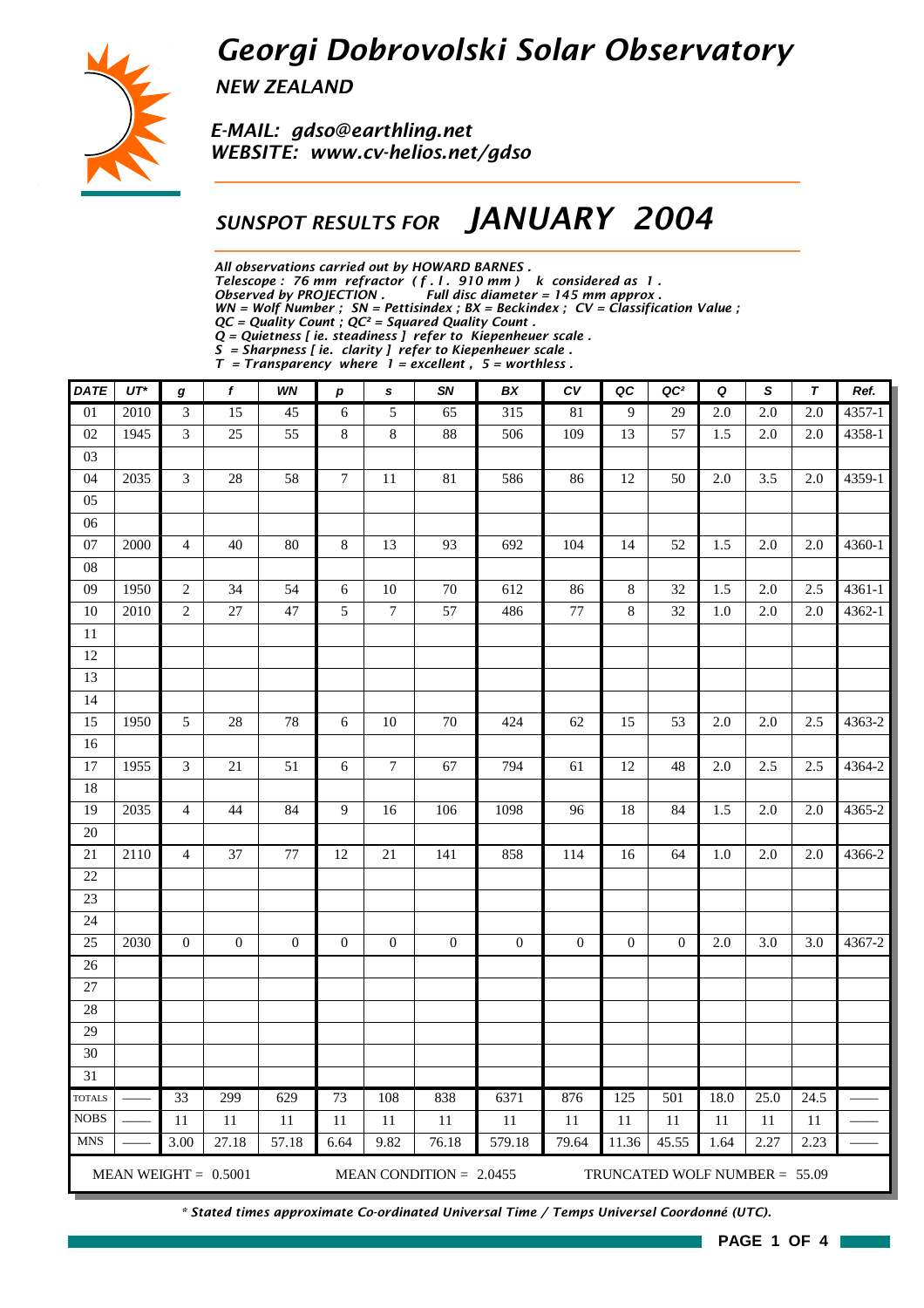## *Georgi Dobrovolski Solar Observatory*

*SUNSPOT DISTRIBUTION & INTER-SOL INDICES FOR*

# *JANUARY 2004*

*All observations carried out by HOWARD BARNES .*

*Telescope : 76 mm refractor ( f . l . 910 mm ) .*

*Observed by PROJECTION . Full disc diameter = 145 mm approx .*

*IS = Inter-Sol Index .*

*gr = number of multi-spot groups .*

*grfp = number of umbræ within penumbræ within the groups (gr) .*

*grf = number of non-penumbral spots within the groups (gr) .*

*efp = number of single penumbral spots .*

*ef = number of single non-penumbral spots .*

*Q = Quietness [ ie. steadiness ] refer to Kiepenheuer scale .*

*S = Sharpness [ ie. clarity ] refer to Kiepenheuer scale . T = Transparency where 1 = excellent , 5 = worthless .*

| <b>DATE</b>                      | $\overline{UT}$ | IS               | gr               | grfp             | grf            | efp              | $_{\rm ef}$      | $\pmb Q$ | S       | $\overline{\tau}$ | Ref.   |
|----------------------------------|-----------------|------------------|------------------|------------------|----------------|------------------|------------------|----------|---------|-------------------|--------|
| $\overline{01}$                  | 2010            | $16\,$           | $\,1$            | $\,8\,$          | 5              | $\overline{c}$   | $\boldsymbol{0}$ | $2.0\,$  | 2.0     | $2.0\,$           | 4357-1 |
| $02\,$                           | 1945            | $28\,$           | $\overline{3}$   | $17\,$           | 8              | $\boldsymbol{0}$ | $\boldsymbol{0}$ | 1.5      | $2.0\,$ | 2.0               | 4358-1 |
| 03                               |                 |                  |                  |                  |                |                  |                  |          |         |                   |        |
| 04                               | 2035            | 31               | $\mathfrak{Z}$   | $17\,$           | $11\,$         | $\boldsymbol{0}$ | $\boldsymbol{0}$ | $2.0\,$  | 3.5     | 2.0               | 4359-1 |
| 05                               |                 |                  |                  |                  |                |                  |                  |          |         |                   |        |
| 06                               |                 |                  |                  |                  |                |                  |                  |          |         |                   |        |
| $07\,$                           | 2000            | 44               | $\overline{4}$   | $27\,$           | 13             | $\boldsymbol{0}$ | $\boldsymbol{0}$ | 1.5      | $2.0\,$ | $2.0\,$           | 4360-1 |
| ${\bf 08}$                       |                 |                  |                  |                  |                |                  |                  |          |         |                   |        |
| 09                               | 1950            | 36               | $\overline{2}$   | 24               | $10\,$         | $\boldsymbol{0}$ | $\boldsymbol{0}$ | 1.5      | 2.0     | 2.5               | 4361-1 |
| $10\,$                           | 2010            | 29               | $\overline{2}$   | $20\,$           | $\overline{7}$ | $\boldsymbol{0}$ | $\boldsymbol{0}$ | $1.0\,$  | 2.0     | $2.0\,$           | 4362-1 |
| $11\,$                           |                 |                  |                  |                  |                |                  |                  |          |         |                   |        |
| $12\,$                           |                 |                  |                  |                  |                |                  |                  |          |         |                   |        |
| 13                               |                 |                  |                  |                  |                |                  |                  |          |         |                   |        |
| 14                               |                 |                  |                  |                  |                |                  |                  |          |         |                   |        |
| 15                               | 1950            | 32               | $\overline{4}$   | 17               | $10\,$         | $\boldsymbol{0}$ | $1\,$            | $2.0\,$  | $2.0\,$ | 2.5               | 4363-2 |
| $16\,$                           |                 |                  |                  |                  |                |                  |                  |          |         |                   |        |
| $17\,$                           | 1955            | 24               | $\overline{3}$   | 14               | $\overline{7}$ | $\boldsymbol{0}$ | $\boldsymbol{0}$ | $2.0\,$  | 2.5     | 2.5               | 4364-2 |
| $18\,$                           |                 |                  |                  |                  |                |                  |                  |          |         |                   |        |
| 19                               | 2035            | 48               | $\overline{4}$   | $28\,$           | 16             | $\boldsymbol{0}$ | $\boldsymbol{0}$ | 1.5      | $2.0\,$ | $2.0\,$           | 4365-2 |
| $20\,$                           |                 |                  |                  |                  |                |                  |                  |          |         |                   |        |
| $21\,$                           | 2110            | 41               | $\overline{4}$   | 16               | $21\,$         | $\boldsymbol{0}$ | $\boldsymbol{0}$ | $1.0\,$  | 2.0     | 2.0               | 4366-2 |
| $22\,$                           |                 |                  |                  |                  |                |                  |                  |          |         |                   |        |
| 23                               |                 |                  |                  |                  |                |                  |                  |          |         |                   |        |
| 24                               |                 |                  |                  |                  |                |                  |                  |          |         |                   |        |
| 25                               | 2030            | $\boldsymbol{0}$ | $\boldsymbol{0}$ | $\boldsymbol{0}$ | $\overline{0}$ | $\boldsymbol{0}$ | $\boldsymbol{0}$ | $2.0\,$  | 3.0     | 3.0               | 4367-2 |
| $26\,$                           |                 |                  |                  |                  |                |                  |                  |          |         |                   |        |
| $27\,$                           |                 |                  |                  |                  |                |                  |                  |          |         |                   |        |
| $28\,$                           |                 |                  |                  |                  |                |                  |                  |          |         |                   |        |
| 29                               |                 |                  |                  |                  |                |                  |                  |          |         |                   |        |
| $30\,$                           |                 |                  |                  |                  |                |                  |                  |          |         |                   |        |
| 31                               |                 |                  |                  |                  |                |                  |                  |          |         |                   |        |
| <b>TOTALS</b>                    |                 | 329              | $\overline{30}$  | 188              | 108            | $\overline{2}$   | $\overline{1}$   | 18.0     | 25.0    | 24.5              |        |
| $\rm{NOBS}$                      |                 | $11\,$           | $11\,$           | $11\,$           | $11\,$         | $11\,$           | $11\,$           | $11\,$   | $11\,$  | $11\,$            |        |
| $\mathbf{M}\mathbf{N}\mathbf{S}$ |                 | 29.91            | 2.73             | 17.09            | 9.82           | $0.18\,$         | $0.09\,$         | 1.64     | 2.27    | 2.23              |        |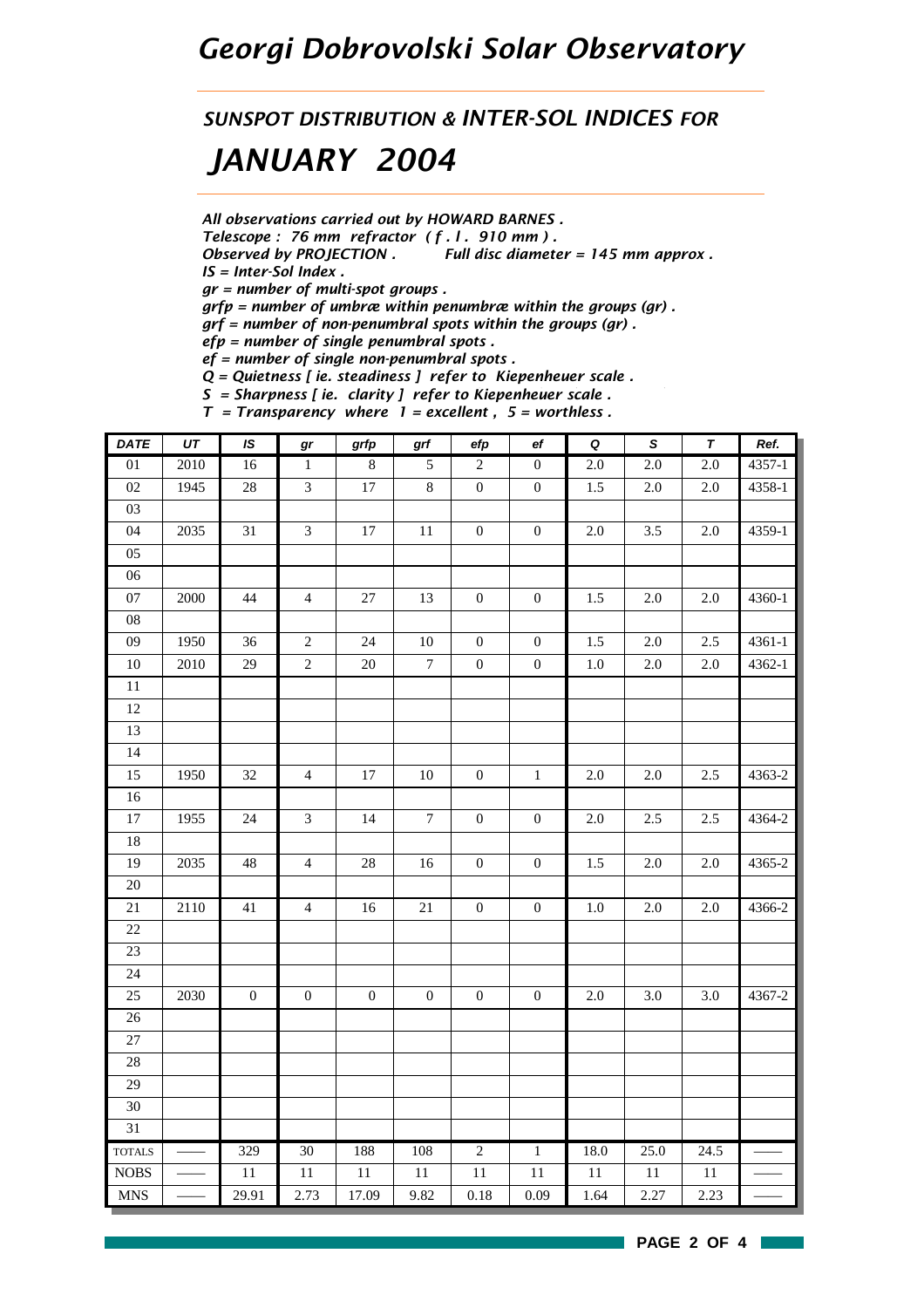#### *SUNSPOT CENSUS BY CLASSIFICATION FOR*

# *JANUARY 2004*

*All observations carried out by HOWARD BARNES . Telescope : 76 mm refractor ( f . l . 910 mm ) .* **Full disc diameter = 145 mm approx.** *IF 2 OR MORE REGIONS ARE OF THE SAME CLASSIFICATION , THEN SUNSPOT COUNTS ARE SEPARATED BY SOLIDI ( / ) .*

| DATE                       | UT   |                  | E<br>$\boldsymbol{A}$<br>В<br>C<br>D |                  |                  |                  |                  | F<br>G<br>Н<br>J |                                          |                         |                  |                                           |                                           |                  |                  |                  |                  |                  |                  |
|----------------------------|------|------------------|--------------------------------------|------------------|------------------|------------------|------------------|------------------|------------------------------------------|-------------------------|------------------|-------------------------------------------|-------------------------------------------|------------------|------------------|------------------|------------------|------------------|------------------|
|                            |      | g                | $\mathbf f$                          | $\bm{g}$         | $\mathbf f$      | g                | $\boldsymbol{f}$ | $\bm{g}$         | $\mathbf f$                              | $\boldsymbol{g}$        | $\boldsymbol{f}$ | $\boldsymbol{f}$<br>$\boldsymbol{g}$<br>g |                                           |                  | $\mathbf f$      | $\boldsymbol{g}$ | $\mathbf{f}$     | $\boldsymbol{g}$ | $\mathbf{f}$     |
| 01                         | 2010 | $\overline{0}$   | $\overline{0}$                       | $\boldsymbol{0}$ | $\overline{0}$   | $\overline{0}$   | $\overline{0}$   | $\mathbf{1}$     | 13                                       | $\mathbf{0}$            | $\boldsymbol{0}$ | $\mathbf{0}$                              | $\mathbf{0}$                              | $\boldsymbol{0}$ | $\overline{0}$   | $\mathbf{1}$     | $\mathbf{1}$     | $\mathbf{1}$     | $\mathbf{1}$     |
| 02                         | 1945 | $\boldsymbol{0}$ | $\overline{0}$                       | $\overline{0}$   | $\mathbf{0}$     | $\overline{0}$   | $\boldsymbol{0}$ | $\overline{2}$   | 6/11                                     | $\mathbf{1}$            | $\,$ 8 $\,$      | $\mathbf{0}$                              | $\boldsymbol{0}$                          | $\boldsymbol{0}$ | $\overline{0}$   | $\boldsymbol{0}$ | $\mathbf{0}$     | $\mathbf{0}$     | $\mathbf{0}$     |
| 03                         |      |                  |                                      |                  |                  |                  |                  |                  |                                          |                         |                  |                                           |                                           |                  |                  |                  |                  |                  |                  |
| 04                         | 2035 | $\overline{0}$   | $\boldsymbol{0}$                     | $\mathbf{0}$     | $\boldsymbol{0}$ | $\mathbf{1}$     | 3                | 1                | 9                                        | $\mathbf{1}$            | 16               | $\boldsymbol{0}$                          | $\boldsymbol{0}$                          | $\boldsymbol{0}$ | $\mathbf{0}$     | $\boldsymbol{0}$ | $\boldsymbol{0}$ | $\boldsymbol{0}$ | $\boldsymbol{0}$ |
| 05                         |      |                  |                                      |                  |                  |                  |                  |                  |                                          |                         |                  |                                           |                                           |                  |                  |                  |                  |                  |                  |
| 06                         |      |                  |                                      |                  |                  |                  |                  |                  |                                          |                         |                  |                                           |                                           |                  |                  |                  |                  |                  |                  |
| 07                         | 2000 | $\overline{0}$   | $\boldsymbol{0}$                     | $\mathbf{1}$     | $\overline{2}$   | $\overline{0}$   | $\boldsymbol{0}$ | $\mathbf{3}$     | 2/9/27                                   | $\mathbf{0}$            | $\boldsymbol{0}$ | $\boldsymbol{0}$                          | $\boldsymbol{0}$                          | $\boldsymbol{0}$ | $\boldsymbol{0}$ | $\boldsymbol{0}$ | $\boldsymbol{0}$ | $\boldsymbol{0}$ | $\boldsymbol{0}$ |
| 08                         |      |                  |                                      |                  |                  |                  |                  |                  |                                          |                         |                  |                                           |                                           |                  |                  |                  |                  |                  |                  |
| 09                         | 1950 | $\mathbf{0}$     | $\overline{0}$                       | $\mathbf{0}$     | $\boldsymbol{0}$ | $\mathbf{0}$     | $\boldsymbol{0}$ | $\overline{2}$   | 9/25                                     | $\mathbf{0}$            | $\boldsymbol{0}$ | $\mathbf{0}$                              | $\boldsymbol{0}$                          | $\mathbf{0}$     | $\overline{0}$   | $\boldsymbol{0}$ | $\mathbf{0}$     | $\mathbf{0}$     | $\boldsymbol{0}$ |
| 10                         | 2010 | $\boldsymbol{0}$ | $\mathbf{0}$                         | $\mathbf{0}$     | $\boldsymbol{0}$ | $\boldsymbol{0}$ | $\boldsymbol{0}$ | $\overline{2}$   | 8/19                                     | $\mathbf{0}$            | $\boldsymbol{0}$ | $\boldsymbol{0}$                          | $\boldsymbol{0}$                          | $\boldsymbol{0}$ | $\boldsymbol{0}$ | $\boldsymbol{0}$ | $\boldsymbol{0}$ | $\boldsymbol{0}$ | $\boldsymbol{0}$ |
| 11                         |      |                  |                                      |                  |                  |                  |                  |                  |                                          |                         |                  |                                           |                                           |                  |                  |                  |                  |                  |                  |
| 12                         |      |                  |                                      |                  |                  |                  |                  |                  |                                          |                         |                  |                                           |                                           |                  |                  |                  |                  |                  |                  |
| 13                         |      |                  |                                      |                  |                  |                  |                  |                  |                                          |                         |                  |                                           |                                           |                  |                  |                  |                  |                  |                  |
| 14                         |      |                  |                                      |                  |                  |                  |                  |                  |                                          |                         |                  |                                           |                                           |                  |                  |                  |                  |                  |                  |
| 15                         | 1950 | $\mathbf{1}$     | $\,1$                                | $\mathbf{0}$     | $\boldsymbol{0}$ | $\mathbf{3}$     | 2/4/9            | $\overline{0}$   | $\boldsymbol{0}$                         | $\mathbf{1}$            | 12               | $\mathbf{0}$                              | $\boldsymbol{0}$                          | $\mathbf{0}$     | $\overline{0}$   | $\boldsymbol{0}$ | $\boldsymbol{0}$ | $\boldsymbol{0}$ | $\boldsymbol{0}$ |
| 16                         |      |                  |                                      |                  |                  |                  |                  |                  |                                          |                         |                  |                                           |                                           |                  |                  |                  |                  |                  |                  |
| 17                         | 1955 | $\overline{0}$   | $\overline{0}$                       | $\mathbf{0}$     | $\mathbf{0}$     | $\overline{0}$   | $\boldsymbol{0}$ | $\overline{2}$   | 3/5                                      | $\mathbf{0}$            | $\mathbf{0}$     | $\mathbf{0}$                              | $\boldsymbol{0}$                          | $\mathbf{1}$     | 13               | $\mathbf{0}$     | $\mathbf{0}$     | $\overline{0}$   | $\boldsymbol{0}$ |
| 18                         |      |                  |                                      |                  |                  |                  |                  |                  |                                          |                         |                  |                                           |                                           |                  |                  |                  |                  |                  |                  |
| 19                         | 2035 | $\overline{0}$   | $\mathbf{0}$                         | $\mathbf{0}$     | $\boldsymbol{0}$ | $\overline{0}$   | $\boldsymbol{0}$ | $\overline{3}$   | 6/10/11                                  | $\mathbf{0}$            | $\boldsymbol{0}$ | 1                                         | 17                                        | $\mathbf{0}$     | $\overline{0}$   | $\mathbf{0}$     | $\boldsymbol{0}$ | $\mathbf{0}$     | $\boldsymbol{0}$ |
| 20                         |      |                  |                                      |                  |                  |                  |                  |                  |                                          |                         |                  |                                           |                                           |                  |                  |                  |                  |                  |                  |
| 21                         | 2110 | $\boldsymbol{0}$ | $\overline{0}$                       | $\mathbf{0}$     | $\overline{0}$   | $\overline{0}$   | $\mathbf{0}$     | $\mathbf{3}$     | $7/10/14$                                | $\mathbf{0}$            | $\mathbf{0}$     | $\boldsymbol{0}$                          | $\boldsymbol{0}$                          | $\mathbf{1}$     | 6                | $\mathbf{0}$     | $\boldsymbol{0}$ | $\boldsymbol{0}$ | $\boldsymbol{0}$ |
| 22                         |      |                  |                                      |                  |                  |                  |                  |                  |                                          |                         |                  |                                           |                                           |                  |                  |                  |                  |                  |                  |
| 23                         |      |                  |                                      |                  |                  |                  |                  |                  |                                          |                         |                  |                                           |                                           |                  |                  |                  |                  |                  |                  |
| 24                         |      |                  |                                      |                  |                  |                  |                  |                  |                                          |                         |                  |                                           |                                           |                  |                  |                  |                  |                  |                  |
| 25                         | 2030 | $\mathbf{0}$     | $\overline{0}$                       | $\mathbf{0}$     | $\overline{0}$   | $\overline{0}$   | $\boldsymbol{0}$ | $\boldsymbol{0}$ | $\boldsymbol{0}$                         | $\mathbf{0}$            | $\boldsymbol{0}$ | $\mathbf{0}$                              | $\mathbf{0}$                              | $\mathbf{0}$     | $\overline{0}$   | $\boldsymbol{0}$ | $\mathbf{0}$     | $\mathbf{0}$     | $\boldsymbol{0}$ |
| 26                         |      |                  |                                      |                  |                  |                  |                  |                  |                                          |                         |                  |                                           |                                           |                  |                  |                  |                  |                  |                  |
| 27                         |      |                  |                                      |                  |                  |                  |                  |                  |                                          |                         |                  |                                           |                                           |                  |                  |                  |                  |                  |                  |
| 28                         |      |                  |                                      |                  |                  |                  |                  |                  |                                          |                         |                  |                                           |                                           |                  |                  |                  |                  |                  |                  |
| 29                         |      |                  |                                      |                  |                  |                  |                  |                  |                                          |                         |                  |                                           |                                           |                  |                  |                  |                  |                  |                  |
| 30                         |      |                  |                                      |                  |                  |                  |                  |                  |                                          |                         |                  |                                           |                                           |                  |                  |                  |                  |                  |                  |
| 31                         |      |                  |                                      |                  |                  |                  |                  |                  |                                          |                         |                  |                                           |                                           |                  |                  |                  |                  |                  |                  |
| $\overline{\text{TOTALS}}$ |      |                  | $\,1$                                |                  | $\sqrt{2}$       | $\overline{4}$   | $18\,$           | $19\,$           | 204                                      | $\overline{\mathbf{3}}$ | 36               | $\mathbf{1}$                              | 17                                        | $\sqrt{2}$       | 19               |                  | $\,1$            | $\,$ $\,$ $\,$   | $\!-1\!$         |
|                            |      |                  |                                      |                  |                  |                  |                  |                  | REGIONAL PERCENTAGES                     |                         |                  |                                           |                                           |                  |                  |                  |                  |                  |                  |
| $\mathsf{A}$               |      |                  | $\, {\bf B}$                         |                  | ${\bf C}$        |                  | ${\bf D}$        |                  | ${\bf E}$                                |                         | ${\bf F}$        | ${\bf G}$                                 | $\, {\rm H}$                              |                  |                  | $\bf J$          |                  |                  | <b>SIGMAg</b>    |
| $3.0\,$                    |      |                  | $3.0\,$                              |                  | $12.1\,$         |                  | 57.6             |                  | 9.1                                      |                         | $3.0\,$          | $6.1\,$                                   | $3.0\,$                                   |                  |                  | $3.0\,$          |                  |                  | $33\,$           |
|                            |      |                  |                                      |                  |                  |                  |                  |                  |                                          |                         |                  |                                           |                                           |                  |                  |                  |                  |                  |                  |
|                            |      |                  |                                      |                  | $NOBS = 11$      |                  |                  |                  | $p / g$ mean = 2.2950                    |                         |                  |                                           | $\overline{f}/\overline{g}$ mean = 9.6017 |                  |                  |                  |                  |                  |                  |
|                            |      |                  |                                      |                  |                  |                  |                  |                  | $\overline{p}$ / g mean = 2.2121         |                         |                  |                                           | $\frac{1}{\pi}$ g mean = 9.0606           |                  |                  |                  |                  |                  |                  |
|                            |      |                  |                                      |                  |                  |                  |                  |                  | GROUP COMPLEXITY INDEX $(GCI) = 11.2727$ |                         |                  |                                           |                                           |                  |                  |                  |                  |                  |                  |
|                            |      |                  |                                      |                  |                  |                  |                  |                  |                                          |                         |                  |                                           |                                           |                  |                  |                  |                  |                  |                  |

 $\sim 10$